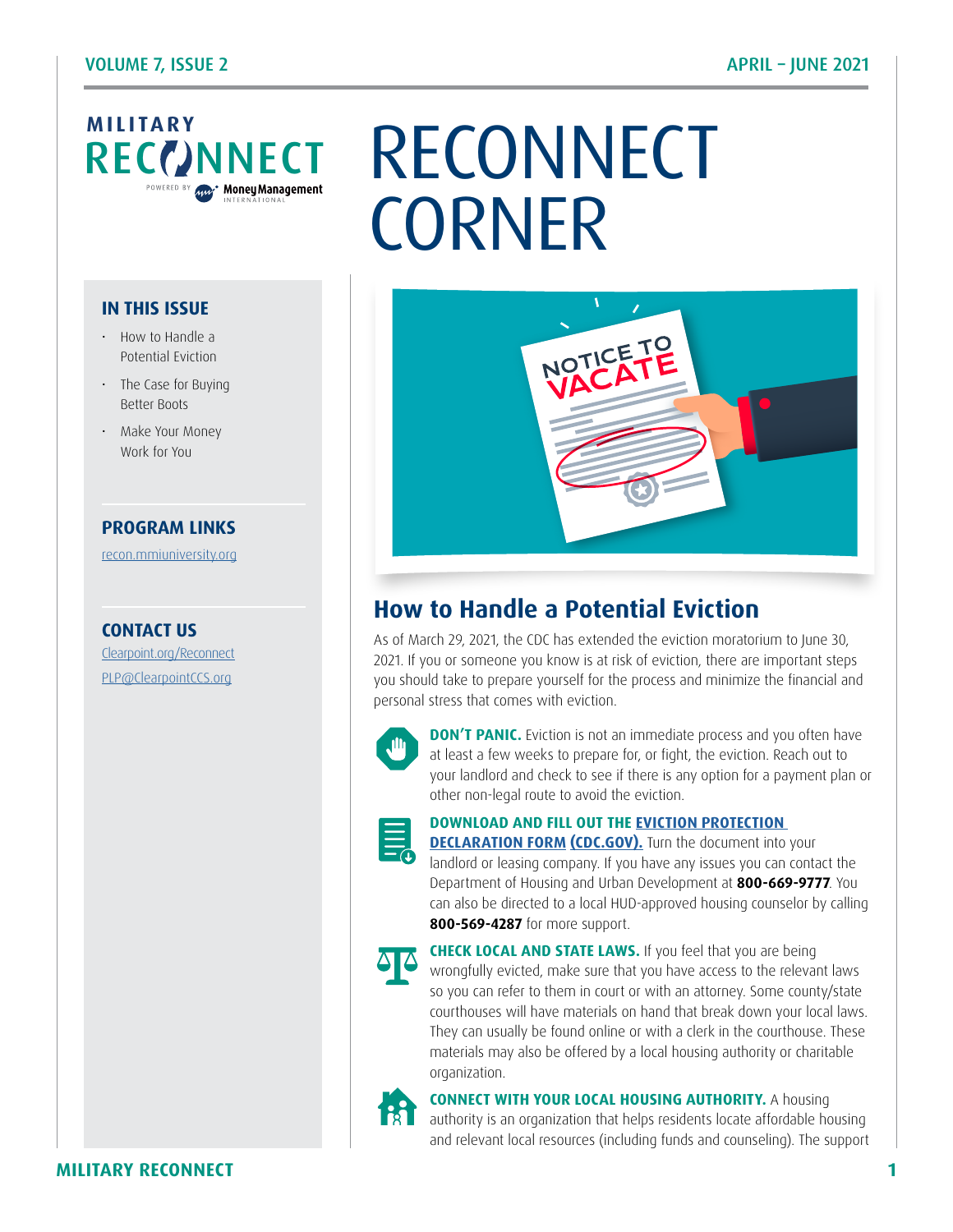#### VOLUME 7, ISSUE 2 APRIL – JUNE 2021

offered by a local housing authority varies based on your location and situation. To connect with a local housing authority, you can [use this link](https://www.hud.gov/program_offices/field_policy_mgt/localoffices) to sort through local offices by state.



**EVALUATE YOUR OPTIONS.** Before deciding your next steps, ask yourself the following questions:

#### *Is the eviction due to a temporary setback?*

If something has interrupted your income stream, but it was only a temporary issue, there are programs that may provide direct renter's assistance to cover some of your owed amount.

#### *Is the eviction due to job loss or a perpetual issue like a medical problem?*

In these situations, using a local housing authority or a housing counselor can help you find more affordable housing that is in line with your new budget. Furthermore, working with a counselor can help you establish the necessary emergency funds and financial planning to avoid unforeseen financial trouble in the future.

#### *Is the eviction due to an issue with your landlord or rental?*

If your landlord refuses to accept payment, or in some areas even a partial payment, they can be in violation of local laws protecting tenants. If your rental needs critical services like running water or heating repaired, your landlord may also be in violation of local or state laws. Use your local resources like legal aid clinics or the housing authority to identify any legal options for contesting the eviction.

Once the court has issued an order regarding your eviction, make sure to follow it closely. If you lose in court you may have to move out right away, but many local courts offer a grace period. If you stay beyond the grace period, your landlord can escalate the issue to involve local police.

If you plan on fighting the eviction, make sure to have a backup plan in case you lose. The housing authority can assist with locating temporary or alternative housing. If you need time to set up a long-term rental, make sure to coordinate with a local storage company to ensure that your belongings are safe. This is one of the most affordable ways to protect your valuables.

To talk through your situation and options with a certified housing counselor, visit us online at [moneymanagement.org](https://www.moneymanagement.org/) or call 866-889-9347 to schedule a counseling session today.

### **The Case for Buying Better Boots**

When was the last time you had to upgrade something because it was not working as well as when you first bought it? For many Americans, this is a common occurrence and is the result of what market experts call the "Upgrade Cycle." This cycle of continuous purchasing usually leads to the conclusion that cheaper items are the better buy given that they need to be replaced regardless.



*"The reason that the rich were so rich… was because they managed to spend less money."* 

However, in his 1993 novel *Men at Arms*, English Fantasy Author Terry Pratchett memorably argued that the opposite is true. Pratchett's character, Sam Vimes, states "The reason that the rich were so rich… was because they managed to spend less money."

Vimes uses boots as an example. "But the thing was that good boots lasted for years and years. A man who could afford fifty dollars had a pair of boots that'd still be keeping his feet dry in ten years' time, while the poor man who could only afford cheap boots would have spent a hundred dollars on boots in the same time and would still have wet feet."

In other words, if you can afford to invest in quality, you'll be better off in the long run.

You may consider applying this concept to future purchases. For example, when upgrading a phone, maybe invest in additional storage space so the phone can live longer than the two years it takes for the wireless company to set up a new contract. When evaluating appliances or household items, check the difference in quality against the projected lifespan of an option.

Whether it's a washing machine or a pair of boots, a few more dollars up front may buy a product that saves you hundreds of dollars in the long run, and frees you up to put money into savings or retirement funds.

#### **MILITARY RECONNECT 2**